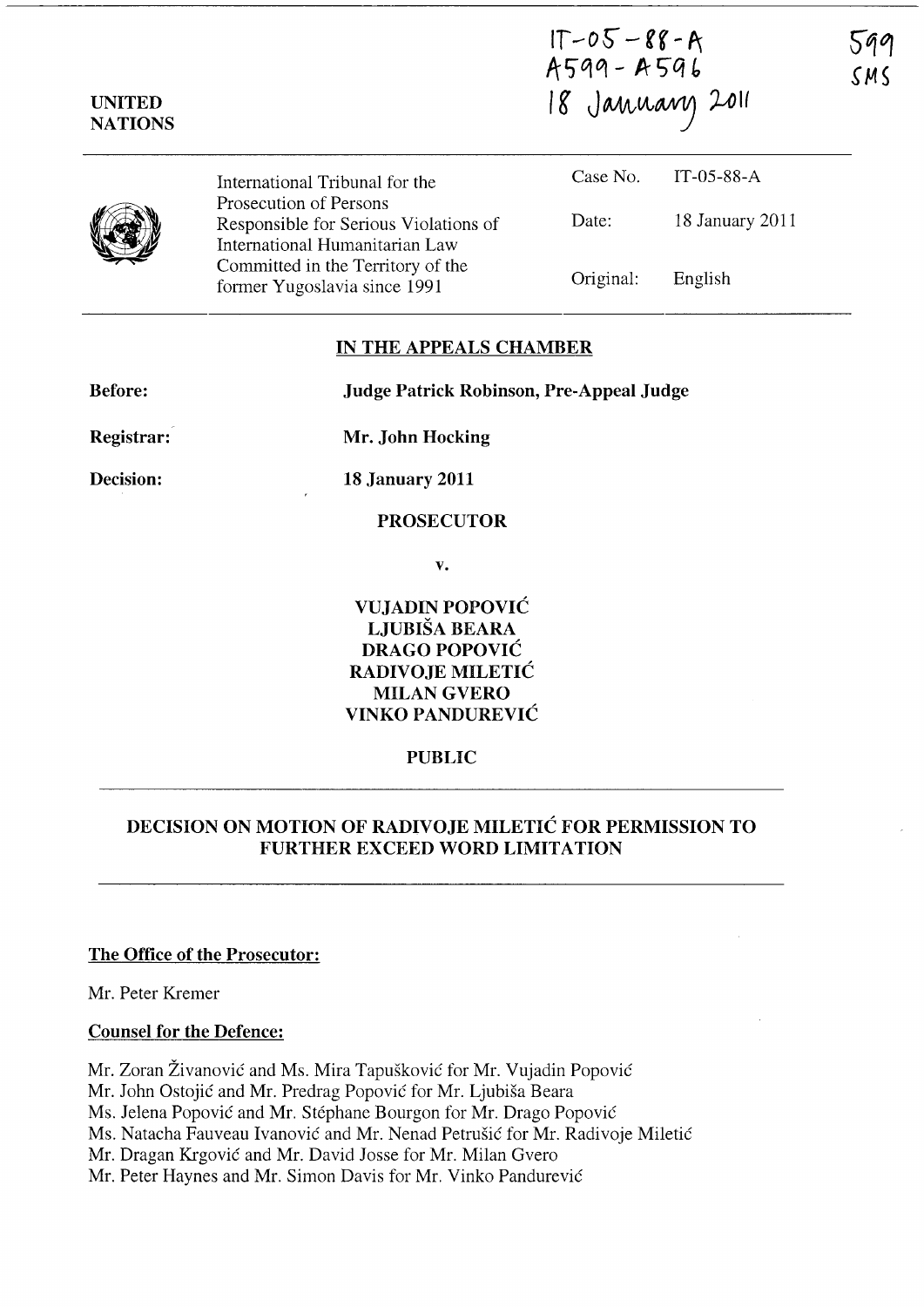**I, Patrick Robinson,** Presiding Judge of the Appeals Chamber of the International Tribunal for the Prosecution of Persons Responsible for Serious Violations of International Humanitarian Law Committed in the Territory of the former Yugoslavia since 1991 ("Appeals Chamber" and "Tribunal", respectively), and Pre-Appeal Judge in this case,

**NOTING** the "Judgement" rendered by Trial Chamber II on 10 June 2010;

**NOTING** the respective notices of appeal filed by the parties on 8 September 2010;<sup>2</sup>

**BEING SEISED OF** the *"Requete Urgente de la Defense de Radivoje Miletic aux Fins d'Obtenir une Autorisation de Déposer un Mémoire d'Appel Excédant le Nombre de Mots Fixé"*, filed by counsel for Radivoje Miletic ("Miletic") on 10 January 2011 ("Motion"), in which Miletic requests permission to file an appellant brief comprising a maximum of 47,500 words (representing a further 7,500-word increase); $3$ 

**CONSIDERING** that Miletic argues that the 1O,000-word increase granted by the Pre-Appeal Judge in the "Decision on Motions for Extension of Time and for Permission to Exceed Word Limitations", issued on 20 October 2010 ("Extension Decision"), is insufficient, explaining that he has attempted to limit his arguments and to delete all superfluous elements of the appellant brief, and requests that the exceptional circumstances advanced in his first request be re-evaluated; $4^4$ 

**CONSIDERING** that the Prosecution responds that the Motion should be denied because it is a motion for reconsideration and Miletic has not demonstrated a clear error of reasoning or a change in circumstances, but merely alleges, without substantiation, that grating him an additional 7,500 words is necessary to fully develop his arguments on appeal;<sup>5</sup>

**CONSIDERING** that Miletic replies that the Prosecution "sidesteps" his chief argument that the fairness of the proceedings requires an increase in the word limit and reiterates that, at this stage of

<sup>&</sup>lt;sup>1</sup> Prosecutor v. Vujadin Popović et al., Case No. IT-05-88-T, Judgement, 10 June 2010.

<sup>2</sup> Prosecution's Notice of Appeal, 8 September 2010; Vujadin Popovic's Notice of Appeal, 8 September 2010 (confidential); Appellant, Ljubisa Beara's Notice of Appeal, 8 September 2010; Notice of Appeal on Behalf of Drago Popović, 8 September 2010 (confidential); Notice of Appeal by the Radivoje Miletić Defence, 8 September 2010; Notice of Appeal on Behalf of Vinko Pandurevic Against the Judgment of the Trial Chamber Dated  $10^{th}$  June 2010, 8 September 2010 (confidential).

<sup>&</sup>lt;sup>3</sup> Motion, paras 4, 6-7. An English translation of the Motion was filed on 13 January 2011. Urgent Motion of the Radivoje Miletic Defence for Leave to File an Appeal Brief Exceeding the Word Limit, 13 January 2011.

 $<sup>4</sup>$  Motion, paras 6-9.</sup>

<sup>&</sup>lt;sup>5</sup> Prosecution's Response to Radivoje Miletic's Motion for Further Enlargement of the Word Limit, 11 January 2011 ("Response"), paras 1-2.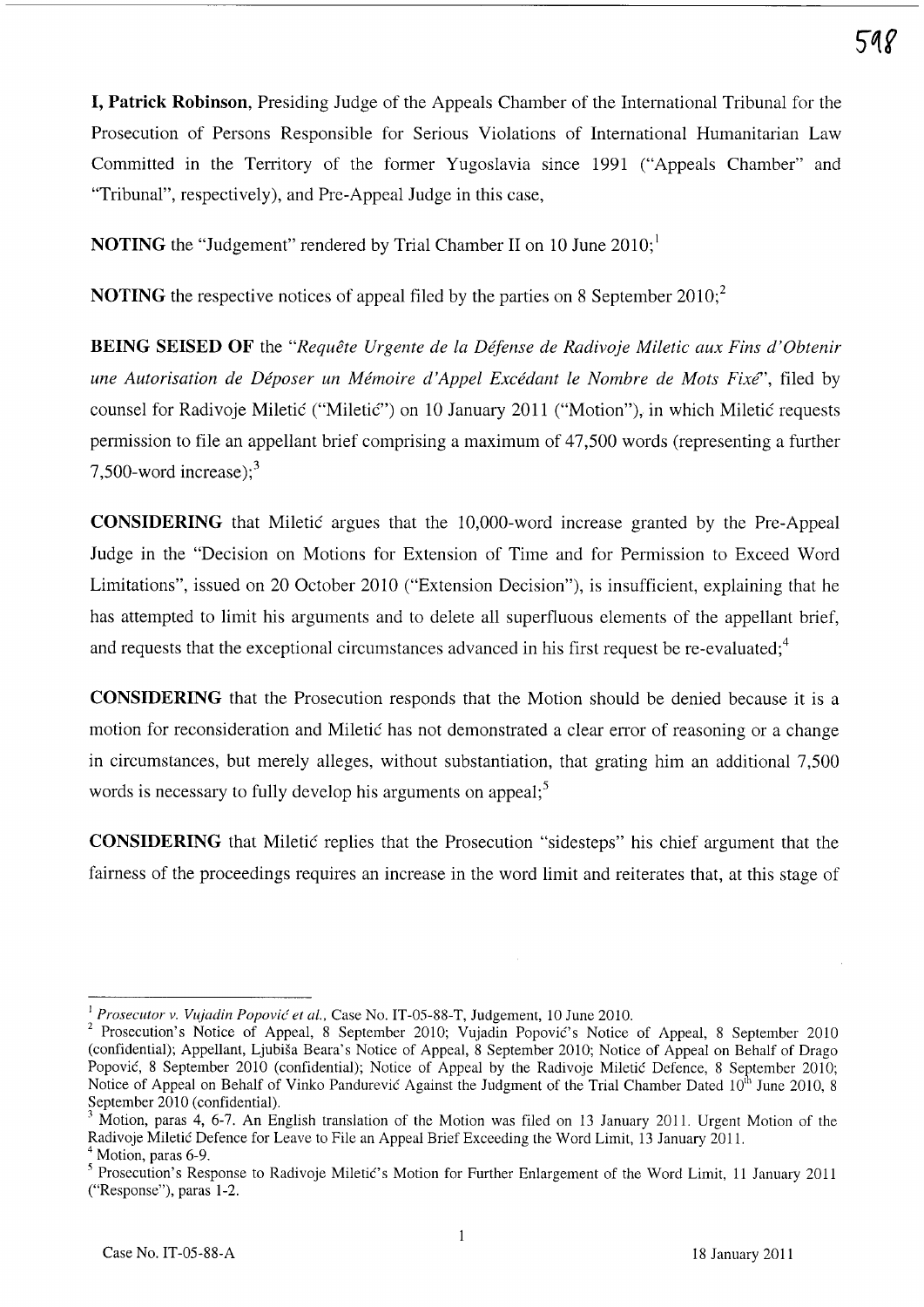the drafting of the appellant brief, a limited enlargement is necessary in order for his arguments to be clearly and appropriately set forth;<sup>6</sup>

**CONSIDERING** that, pursuant to paragraph  $(C)(1)(a)$  of the Practice Direction on the Length of Briefs and Motions ("Practice Direction"), an appellant brief from a final judgement of a Trial Chamber will not exceed 30,000 words;<sup>7</sup>

**CONSIDERING** that the Tribunal's word limits for appellant briefs are necessary to ensure the fair and expeditious conduct of the appeal; $<sup>8</sup>$ </sup>

**CONSIDERING** that the Pre-Appeal Judge may, in exceptional circumstances, grant an extension of the word limit set by the Practice Direction;<sup>9</sup>

**CONSIDERING** that the number of grounds or sub-grounds on appeal is not a factor that in itself provides sufficient reason to enlarge the word limits prescribed by the Practice Direction;<sup>10</sup>

**CONSIDERING** that the quality and effectiveness of an appellant brief does not depend upon length, but upon the clarity and cogency of the arguments presented and that excessively long briefs do not necessarily facilitate the efficient administration of justice;  $11$ 

**CONSIDERING** that, in the Extension Decision, I considered that Miletic had demonstrated exceptional circumstances for a 1O,000-word increase in the word limitation for his appellant brief due to the length of the Judgement and the complexity of the issues that it raises;<sup>12</sup>

**FINDING** that Miletic has not demonstrated in the Motion any reasons for the word limitation in the Extension Decision to be re-evaluated;

<sup>6</sup>*Replique de la Defense de Radivoje Miletic* a *la Reponse du Procureur du* 12 *Janvier 2011 Relative au Nomhre de Mots du Memoire d'Appel,* 13 January 2011 ("Reply"), paras 4-7. An English translation of the Reply was filed on 17 January 2011. Reply by the Radivoje Miletic Defence to the Prosecutor's Response of 12 January 2011 in Respect of Appeal Brief Word Limits, 17 January 2011.

<sup>7</sup> IT/l84/Rev. 2, 16 September 2005.

*<sup>8</sup> Prosecutor v. Dragomir Milo§evic,* Case No. IT-98-29/l-A, Decision on Defence Motion for Extension of Time to File Appellate Brief and to Increase the Word Limit, 11 August 2008, p. 3.

Practice Direction, para.  $(C)(7)$ .

<sup>&</sup>lt;sup>10</sup> Prosecutor v. Nikola Šainović, Case No. IT-05-87-A, Decision on Nikola Šainović's and Dragoljub Ojdanić's Joint Motion for Extension of Word Limit, 11 September 2009 *("Sainovic* Decision of 11 September 2009"), p. 3 (citing *Prosecutor v. Naser Oric,* Case No. IT-03-68-A, Decision on Defence Motion for Extension of Word Limit for Defence Appellant's Brief *("Oric* Decision"), 6 October 2006, p. 3).

*Sainović* Decision of 11 September 2009, p. 4 (citing *Orić* Decision, p. 3).